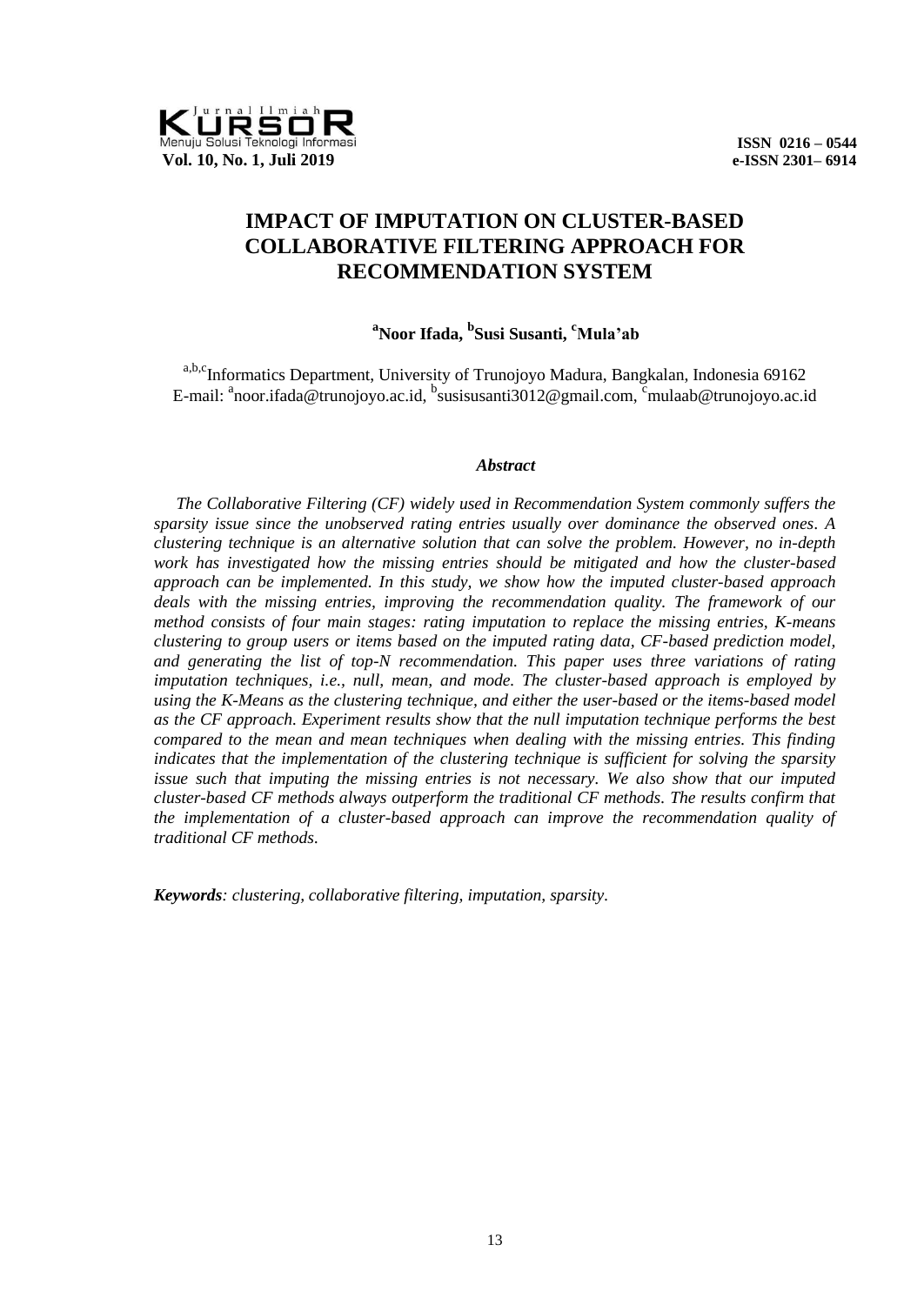#### **INTRODUCTION**

Recommendation Systems (RS) help users to tackle the problem of having to find items that suit their preference from the overwhelming amount of available items. RS can generate a set of personalized lists of item recommendations that might be of interest its users by learning through their previous rating activities [1, [2\]](#page-7-0).

Collaborative Filtering (CF) approach is widely used in recommendation systems [1, [3\]](#page-7-1). The memory-based CF approach employs the users' or items' similarities to generate the list of recommendations to a target user, and therefore, it can be categorized as the userbased and item-based models [\[2\]](#page-7-0). In the userbased model, the list of recommendations is generated based on the users' similarities. Meanwhile, the item-based model generates the list based on the items' similarities that the user liked in the past.

The traditional CF is also known to typically suffer from a sparsity issue that impacts the recommendation performance [\[2,](#page-7-0) [4-6\]](#page-7-2). The issue occurs since, commonly, the unobserved entries over dominance the rating data. A clustering technique is a practical solution that can solve the problem, in which it creates groups of users [\[6-11\]](#page-7-3) or items [\[12\]](#page-7-4). However, no in-depth work has been done that investigates how the missing entries should be mitigated using the imputation technique [\[13-](#page-7-5) [15\]](#page-7-5), and how the cluster-based approach can be implemented to the user-based and itembased CF approach comprehensively.

In this paper, we conduct an in-depth study on implementing the imputed cluster-based CF approach to improve the quality of recommendations of the traditional CF approach. Our work is focusing on addressing the sparsity challenge, i.e., by implementing the rating imputation technique and clusterbased approach that improves the quality of recommendations of the traditional CF approach. We show how the three variations of imputation techniques deal with the missing rating entries problem and how then the Kmeans clustering technique enhances the performance of the CF traditional methods.

Experimental results on a real-world rating dataset show that out of the three imputation techniques, the *null* imputation best deals with the missing entries. This finding indicates that

the implementation of the clustering technique is sufficient for solving the sparsity issue such that imputing the missing entries is not necessary. We also show that the imputed cluster-based CF methods always outperform their traditional counterparts. These outcomes confirm that the cluster-based approach can improve the recommendation quality of RS.

The summary of our contributions is as follows: (1) the implementation of three rating imputation techniques to deal with the missing rating entries, and (2) the imputed clusterbased CF methods that improve the recommendation quality of the traditional CF approach by implementing the K-Means clustering technique on two CF-based models.

## **IMPUTED CLUSTER-BASED CF METHOD**

The focus of our imputed cluster-based CF method is to improve the quality of recommendations of the traditional CF method by dealing with the sparsity issue commonly occurs in CF. In this paper, we use the rating data as the input of the method. The data consists of observed entries that form the binary correlations between users and items. Each rating score represents the user's level of preference for items.

Let  $U = {u_1, u_2, ..., u_m}$  and  $I =$  $\{i_1, i_2, \ldots, i_n\}$  be the set of *m* users and *n* items. The correlation within rating data can be modeled as a rating matrix of  $R \in \mathbb{R}^{m \times n}$ where  $r_{ui}$  represents the rating of item  $i$  given by user  $u$ . While  $I_u$  denotes the set of items that the user  $u$  have rated, whereas  $U_i$  denotes the set of users who have rated movie *i*.

[Fig.](#page-1-0) 1 presents a toy example of rating matrix  $R \in \mathbb{R}^{3 \times 6}$  where  $U = \{u_1, u_2, u_3\}$  and  $I = \{i_1, i_2, i_3, i_4, i_5, i_6\}.$ Therefore,  $I_1 =$  $\{1, 2, 4, 5\}, \quad I_2 = \{3, 5, 6\}, \quad \text{and} \quad I_3 = \{4, 6\}.$ Meanwhile,  $U_1 = \{1\}$ ,  $U_2 = \{1\}$ ,  $U_3 = \{2\}$ ,  $U_4 = \{1, 2\}, U_5 = \{1, 2\}, \text{ and } U_6 = \{2, 3\}.$ 

|      |                | <b>Item</b> |                    |       |    |                |              |
|------|----------------|-------------|--------------------|-------|----|----------------|--------------|
|      |                | $i_{I}$     | $\boldsymbol{i}_2$ | $i_3$ | i, | i <sub>5</sub> | $i_{\delta}$ |
| User | $u_{I}$        |             |                    | 0     | 2  | 3              |              |
|      | u <sub>2</sub> | U           | 0                  | 3     | 0  |                |              |
|      | $u_3$          | O           | 0                  | 0     |    | 0              |              |

<span id="page-1-0"></span>Fig. 1. A toy example of rating matrix  $R \in \mathbb{R}^{3 \times 6}$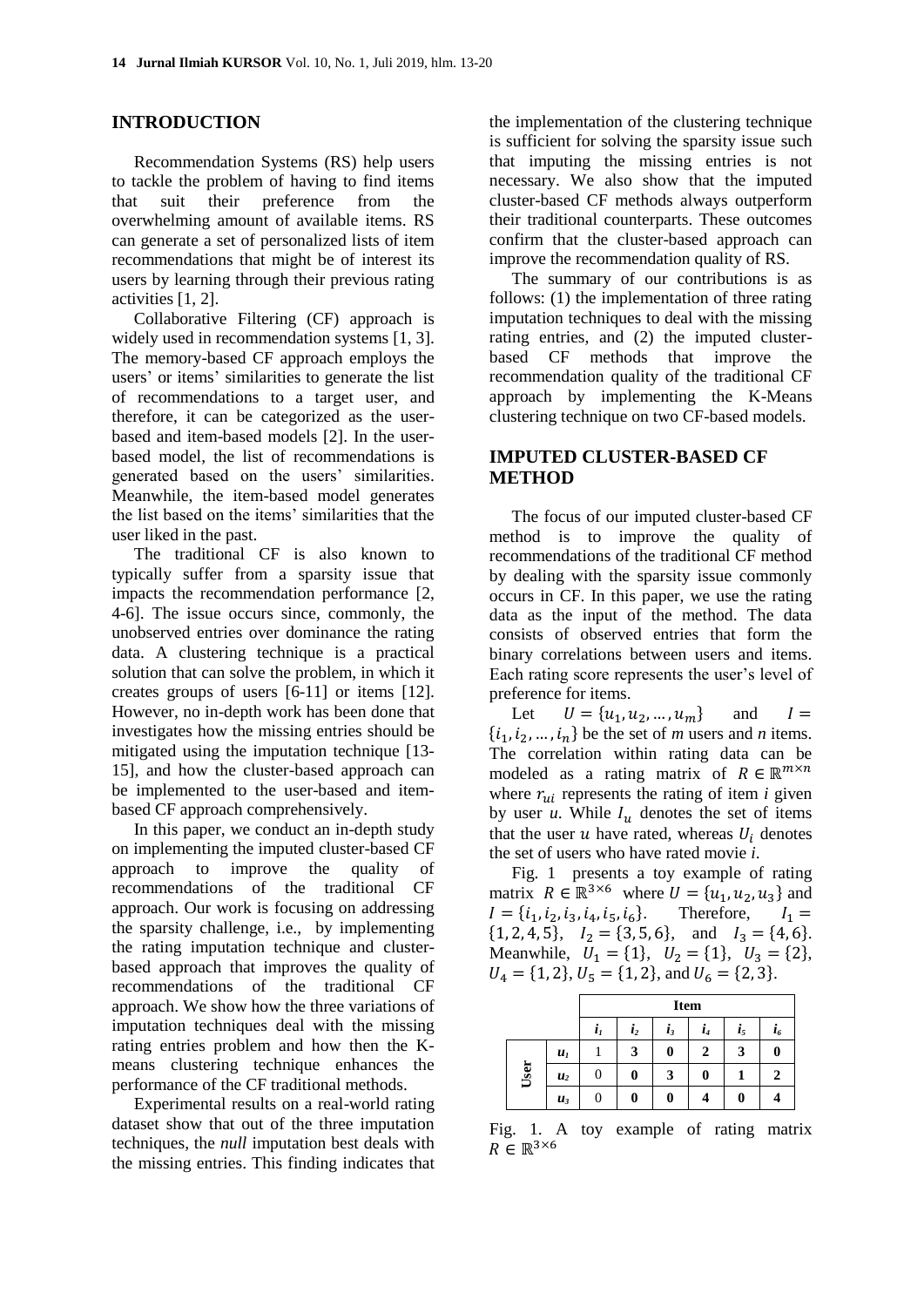The framework of our method consists of four main stages (see [Fig. 2\)](#page-2-0), i.e., implementation of an imputation technique to replace the missing rating entries, implementation of K-means clustering to group users or items based on the imputed rating data, implementation of CF-based prediction model, and generating the list of top-N recommendation.



<span id="page-2-0"></span>Fig. 2. The framework of our imputed clusterbased CF method

#### **Rating Imputation**

The rating imputation is the stage where we deal with the missing rating entries by replacing them with certain values [\[13-15\]](#page-7-5).

This paper implements three imputation techniques, i.e., *null*, *mean*, and *mode* [\[16\]](#page-7-6). Those techniques respectively replace the missing entries by the zeroes, mean, and mode of rating values of each user or item. The rating imputation algorithm is presented in [Fig.](#page-2-1) 43. At this stage, we now have the imputed rating matrix  $\hat{R} \in \mathbb{R}^{m \times n}$  that will be used in the clustering stage.

| Algorithm: Rating Imputation                                                   |  |  |  |  |  |
|--------------------------------------------------------------------------------|--|--|--|--|--|
| <b>Input:</b> Rating Matrix $R \in \mathbb{R}^{m \times n}$ ,                  |  |  |  |  |  |
| <b>Output:</b> Imputed Rating Matrix $\widehat{R} \in \mathbb{R}^{m \times n}$ |  |  |  |  |  |
| Process:                                                                       |  |  |  |  |  |
| 1. For each user or item, calculate                                            |  |  |  |  |  |
| the mean and mode                                                              |  |  |  |  |  |
| 2. Case:                                                                       |  |  |  |  |  |
| a. Null imputation: replace the                                                |  |  |  |  |  |
| missing rating entries with                                                    |  |  |  |  |  |
| zero values                                                                    |  |  |  |  |  |
| <b>b.</b> Mean imputation: replace the                                         |  |  |  |  |  |
| missing rating entries with the                                                |  |  |  |  |  |
| mean of rating values of each                                                  |  |  |  |  |  |
| user or item                                                                   |  |  |  |  |  |
| c. Mode imputation: replace the                                                |  |  |  |  |  |
| missing rating entries with the                                                |  |  |  |  |  |
| mode of rating values of each                                                  |  |  |  |  |  |
| user or item                                                                   |  |  |  |  |  |

Fig. 3. Rating imputation algorithm

#### **Clustering using K-Means**

The clustering is the stage where we group the users or items such that the considered related users or items are unified in the same cluster.

This paper implements the well-known K-Means clustering technique to group users or items based on the rating data [\[8\]](#page-7-7). The algorithm is shown i[n Fig.](#page-2-1) 4.

| Algorithm: K-Means Clustering                                                                            |
|----------------------------------------------------------------------------------------------------------|
| <b>Input:</b> Rating matrix $\hat{R}$ , cluster size $C$                                                 |
| <b>Output:</b> C Clusters                                                                                |
| Process:                                                                                                 |
| 1. Initialize C centroids randomly                                                                       |
| 2. Assign each user or item point to its<br>closest centroid, based on the Euclid-<br>ean distance       |
| 3. Update the centroids by taking the man<br>of all users or items assigned to the<br>centroid's cluster |
| 4. Repeat steps 2 and 3 until no user or<br>item points change clusters                                  |

<span id="page-2-1"></span>Fig. 4. K-Means clustering algorithm

#### **CF-based Prediction**

As previously mentioned in the introduction section, the main step of the CF prediction approach is calculating the users' or items' similarities. Unlike the traditional approach that conducts the calculation for all users or items, our cluster-based CF methods calculate the similarities per user's or item's cluster only. In this paper, we implement two models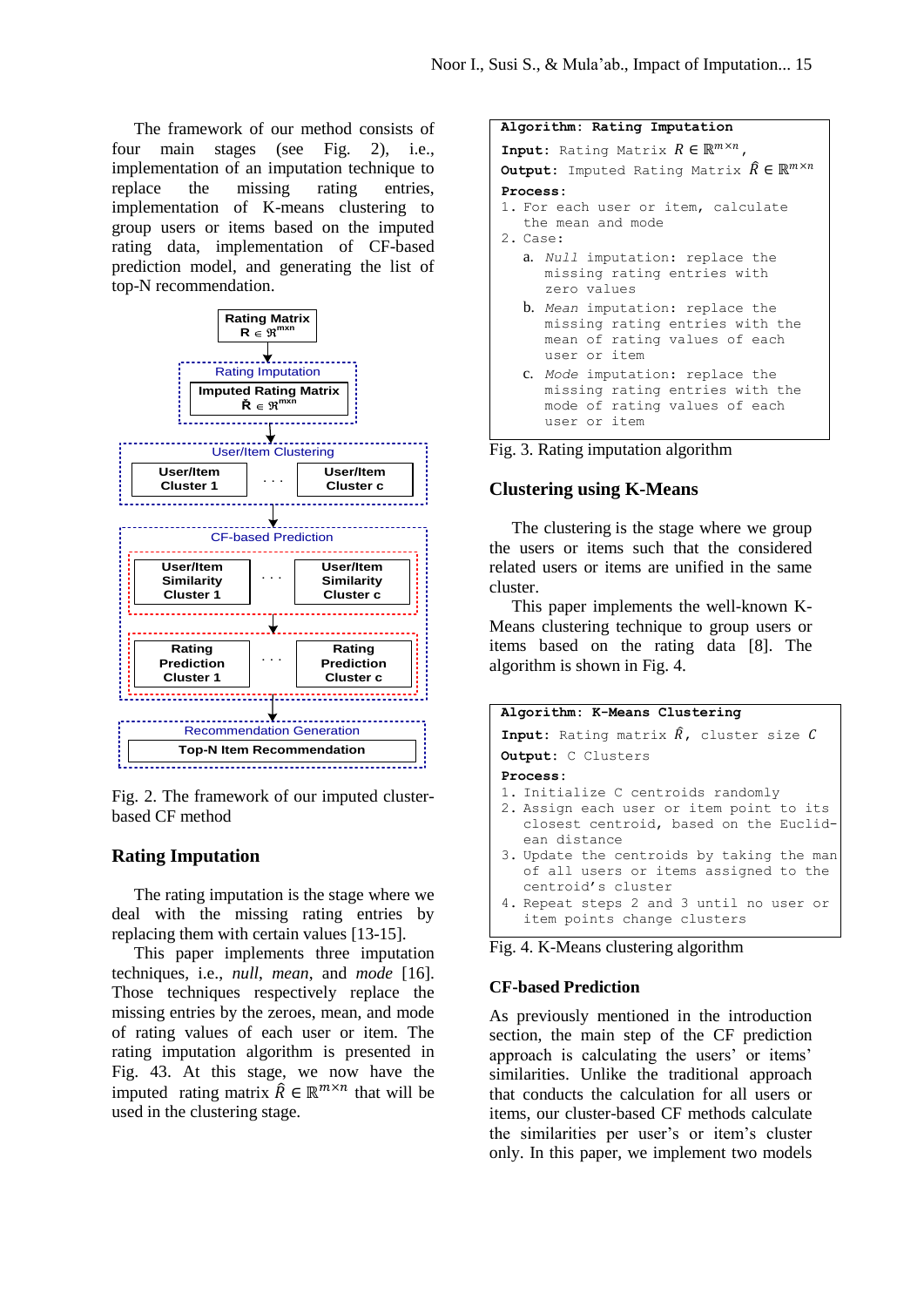of the CF-based approach, i.e., user-based and item-based.

#### *User-based Model*

The user-based model calculates the rating predictions based on the users' similarities. In this paper, we use the Pearson similarity function to best estimate the users' rating similarities [\[2,](#page-7-0) [3\]](#page-7-1). Equation (1) formulates the similarity calculation between user *u* and *v* grouped in the same cluster:

$$
SimU(u,v) = \frac{\sum_{k \in I_u \cap I_v} (\hat{r}_{uk} - \hat{\mu}_u) \cdot (\hat{r}_{vk} - \hat{\mu}_v)}{\sqrt{\sum_{k \in I_u \cap I_v} (\hat{r}_{uk} - \hat{\mu}_u)^2} \cdot \sqrt{\sum_{k \in I_u \cap I_v} (\hat{r}_{vk} - \hat{\mu}_v)^2}}(1)
$$

where  $\hat{r}_{uk}$  and  $\hat{r}_{vk}$  are the rating of movie k by user u and v. While  $\hat{\mu}_u$  and  $\hat{\mu}_v$  are the average rating of user  $u$  and  $v$ .

To calculate the rating prediction, the topnearest neighbors of user  $u$  regarding movie  $i$ ,  $S_u(i)$ , is formed beforehand. Equation (2) formulates the rating prediction calculation of user  $u$  to movie  $i$  based on the cluster userbased model:

$$
PU_{ui} = \mu_u + \frac{\sum_{v \in S_u(i)} \hat{r}_{vi} \cdot SimU(u, v)}{\sum_{v \in S_u(i)} |SimU(u, v)|}
$$
(1)

where  $|S_u(i)| \leq D$ .

#### *Item-based Model*

The item-based model calculates the rating predictions based on the items' similarities that the user liked in the past. In this paper, we use the Adjusted Cosine similarity function to best estimate the items' similarities [\[2,](#page-7-0) [3\]](#page-7-1). Equation (3) formulates the similarity calculation between movie *i* and *j* grouped in the same cluster:

$$
SimI(i, j) = \frac{\sum_{u \in U_i \cap U_j} (\hat{r}_{ui} - \hat{\mu}_u) \cdot (\hat{r}_{uj} - \hat{\mu}_u)}{\sqrt{\sum_{u \in U_i \cap U_j} (\hat{r}_{ui} - \hat{\mu}_u)^2} \cdot \sqrt{\sum_{u \in U_i \cap U_j} (\hat{r}_{uj} - \hat{\mu}_u)^2}} (2)
$$

where  $\hat{r}_{ui}$  and  $\hat{r}_{ui}$  are the rating given by user u to movie i and j. While  $\hat{\mu}_u$  is the average rating of user  $u$ .

Based on the items' similarities, we form the top- $D$  nearest neighbors of movie  $i$  of user  $u, T_i(u)$ . The rating prediction calculation of user *u* to movie *i* based on the cluster itembased model is formulated in Equation (4):

$$
PI_{ui} = \frac{\sum_{j \in T_i(u)} \hat{r}_{uj} \cdot SimI(i,j)}{\sum_{j \in T_i(u)} |SimI(i,j)|}
$$
(3)

where  $|T_i(u)| \leq D$ .

#### **Recommendation Generation**

The list of recommendations for each target user  $u$  is generated based on the rating predictions. In this case, the prediction scores are ranked in descending order such that the items with the top- $N$  scores are recorded as the top-N list of recommendations,  $Top(N)$ .

Note that for ease of explanation, we label the cluster-based CF methods developed in this paper as *UCCF* and *ICCF*. *UCCF* is our cluster-based CF method that implements a combination of the user clustering algorithm and the user-based model to calculate the rating prediction and generate the list of recommendations. Whereas, *ICCF* is our cluster-based CF method that implements a combination of the item clustering algorithm and item-based model.

Based on the three imputation techniques implemented to deal with the missing rating entries, we vary the methods as *UCCF-Null*, *UCCF-Mean*, *UCCF-Mode*, *ICCF-Null*, *ICCF-Mean*, and *ICCF-Mode*.

#### **RESULT AND DISCUSSION**

In this section, we conduct and present the results of a series of experiments that evaluate the proposed imputed cluster-based CF methods. The research questions to address are: 1) Which imputation technique produces the best results? 2) How do the parameters of the imputed cluster-based method influence the recommendation performance? 3) Does the imputed cluster-based CF methods outperform the traditional CF methods?

#### **Experiment Setup**

We use the real-world MovieLens dataset retrieved from the GroupLens corpus (http://files.grouplens.org/datasets/movielens/ ml-100k.zip) for the experiments. [Table 1](#page-4-0) details the description of the dataset. This paper uses the  $u$  data data – contains 943 users, 1682 movies/items, and 100K rating – to build the rating matrix  $R \in \mathbb{R}^{943 \times 1682}$ . The data density is 6.3047%, which means that it is very sparse due to the missing entries overdominance. The rating value is of five levels of preferences, i.e., 1 to 5, indicating the lowest to the highest level of fondness.

We evaluate the performances of methods by using the 5-fold cross-validation procedure,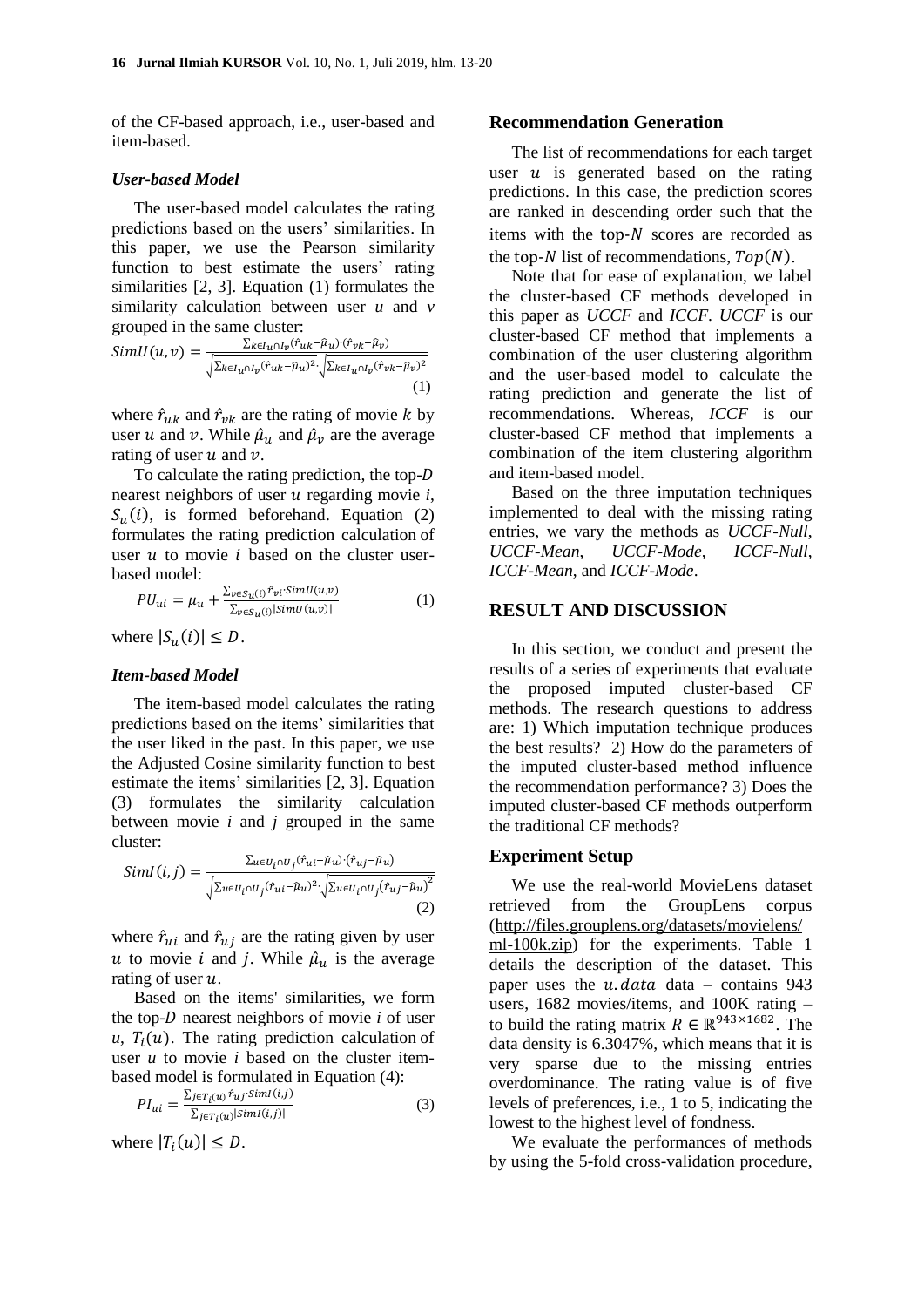such that each fold is randomly split into two sets: (1) training set  $D_{train}$  that consists of 80% rating data, used for building the recommendation model to generate the  $top-N$ list items  $Top(N)$ ; and (2) test set  $D_{test}$  that consists of 20% rating data, used as the ground truth items  $GT$ . Note that the task of recommendation is to generate the  $top-N$  list of items for all target users in  $D_{test}$ . In this case,  $Top(N)$  are compared to GT in  $D_{test}$  for each target user  $u$ .

<span id="page-4-0"></span>

| Data       | <b>Description</b>                        |  |  |  |  |  |
|------------|-------------------------------------------|--|--|--|--|--|
| u. data    | The rating data lists the                 |  |  |  |  |  |
|            | correlations of user id, item             |  |  |  |  |  |
|            | id, rating, timestamp                     |  |  |  |  |  |
| $u$ . info | The number of users, items,               |  |  |  |  |  |
|            | and ratings in the <b>u</b> . <b>data</b> |  |  |  |  |  |
| u. item    | The items' information that               |  |  |  |  |  |
|            | includes the movie id, title,             |  |  |  |  |  |
|            | release date, video release               |  |  |  |  |  |
|            | date, and genres                          |  |  |  |  |  |
| u.genre    | The list of the movie's genres            |  |  |  |  |  |
| u.user     | users' demographic<br>The                 |  |  |  |  |  |
|            | information that includes the             |  |  |  |  |  |
|            | user id, age, gender,                     |  |  |  |  |  |
|            | occupation, zip code                      |  |  |  |  |  |
|            | u. occupation The list of occupations     |  |  |  |  |  |

We measure the performance of methods in recommending a list of items to each target user  $u$  using the F1-Score formula:

$$
F1\text{-}Score(N) = \frac{2 \cdot (Precision(N) \cdot Recall(N))}{Precision(N) + Recall(N)} \tag{4}
$$

where the Precision and Recall are calculated as:

$$
Precision(N) = 100 \cdot \frac{|Top(N) \cap GT|}{N}
$$
 (5)

$$
Recall(N) = 100 \cdot \frac{|Top(N) \cap GT|}{|GT|}
$$
 (6)

The reported performance results shown in this paper are the average scores of all users in the  $D_{test}$ .

#### **Experiment Results**

#### *Imputed cluster-based CF methods performance*

In this sub-section, we compare the performance of the imputed cluster-based CF methods, i.e., *UCCF* and *ICCF*. This comparison is to analyze the impact of each imputation technique to the data densities and

methods. Recall that the purpose of implementing the imputation technique is to fill in the missing value entries of rating data. Meanwhile, the purpose of implementing the clustering technique is to handle the sparse data.

[Table 2](#page-4-1) lists the density comparison between the rating matrix  $R$  and the imputed rating matrix  $\hat{R}$ . The density percentage is achieved by comparing the number of nonzero entries with the number of users multiplied by the number of items. The statistics show that the implementation of the *mean* and *mode* imputation techniques naturally results in a 100% rating matrix density. Meanwhile, the *null* imputation technique does not change the density of the matrix since it keeps each missing entry as it is, i.e., zero values. In other words, the *null* imputation technique keeps the data to remain sparse and will solely rely on the clustering technique to solve the sparsity issue.

<span id="page-4-1"></span>Table 2. Comparison of rating matrix densities

|                                | Density $(\% )$                                            |                                                                                     |  |  |
|--------------------------------|------------------------------------------------------------|-------------------------------------------------------------------------------------|--|--|
| Imputation<br><b>Technique</b> | Rating<br><b>Matrix</b><br>$R \in \mathbb{R}^{m \times n}$ | <b>Imputed</b><br><b>Rating Matrix</b><br>$\widehat{R} \in \mathbb{R}^{m \times n}$ |  |  |
| <b>Null</b>                    | 5.04                                                       | 5.04                                                                                |  |  |
| Mean                           | 5.04                                                       | 100                                                                                 |  |  |
| Mode                           | 5.04                                                       | 100                                                                                 |  |  |

<span id="page-4-2"></span>Table 3. Imputed User Cluster-based CF Method

| Method        | <b>F1-Score</b> |                               |                         |     |     |  |
|---------------|-----------------|-------------------------------|-------------------------|-----|-----|--|
|               | @1              | @5                            | @10                     | @15 | @20 |  |
| UCCF-<br>Null | 1.560           |                               | 3.929 5.871 6.879 7.471 |     |     |  |
| UCCF-<br>Mean |                 | 1.210 2.292 3.966 4.594 4.909 |                         |     |     |  |
| UCCF-<br>Mode |                 | 1.177 2.387 3.957 4.646 5.038 |                         |     |     |  |

<span id="page-4-3"></span>Table 4. Imputed Item Cluster-based CF Method

| <b>Method</b> | <b>F1-Score</b> |                               |     |             |       |  |
|---------------|-----------------|-------------------------------|-----|-------------|-------|--|
|               | @1              | @5                            | @10 | @15         | @20   |  |
| ICCF-<br>Null | 1.520           | 5.229 7.588                   |     | 8.898 9.671 |       |  |
| ICCF-<br>Mean |                 | 0.507 1.924 2.928 3.424 3.685 |     |             |       |  |
| ICCF-<br>Mode |                 | 0.856 2.824 3.652 4.061       |     |             | 4.299 |  |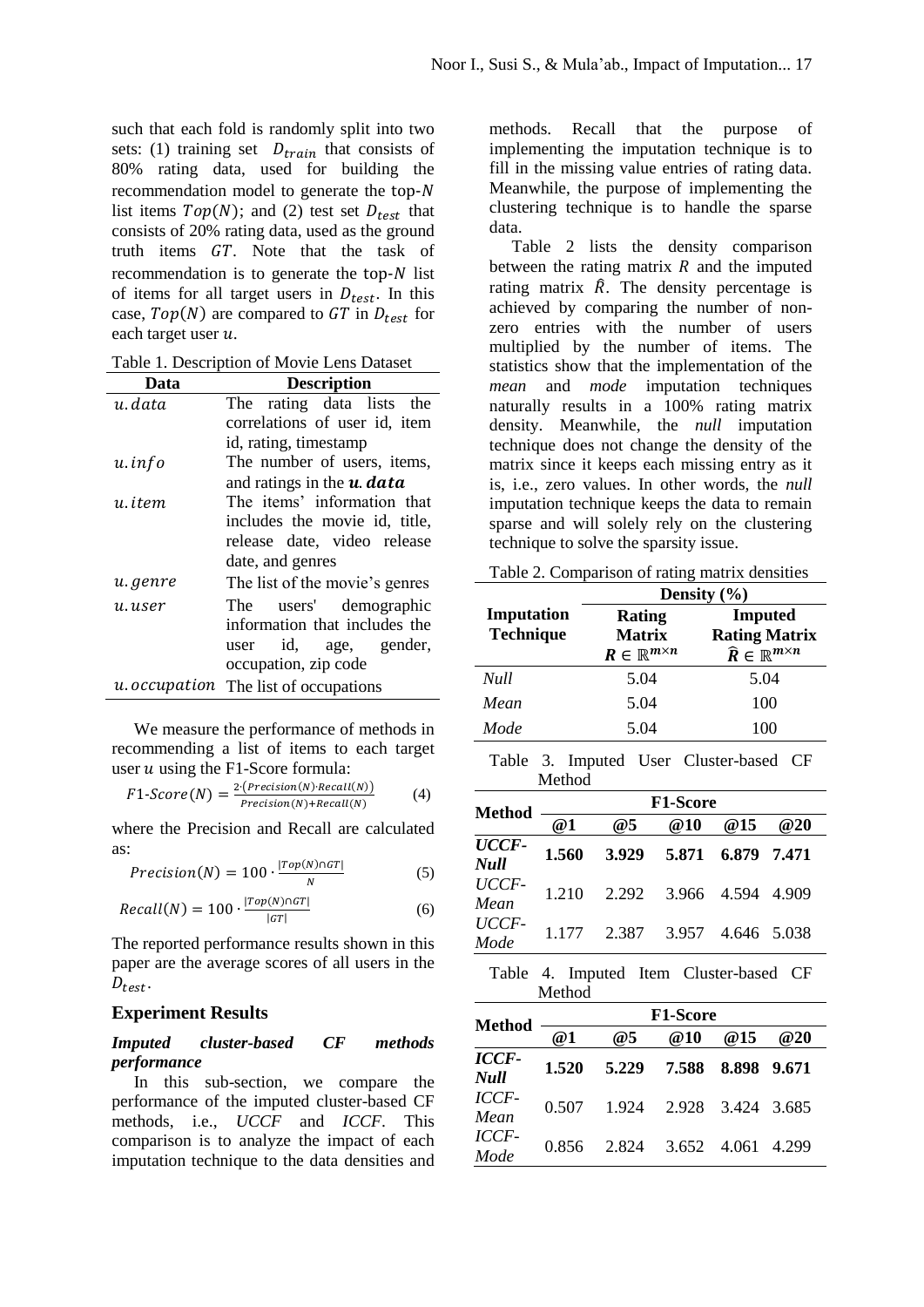[Table 3](#page-4-2) and [Table 4](#page-4-3) respectively show the performance of the imputed *UCCF* and *ICCF* methods at various top- $N$ . We can observe that the *UCCF-Null* always performs than the *UCCF-Mean* and *UCCF-Mode* at any top-N. We can also notice the same case with the *ICCF-Null* as it consistently outperforms the *ICCF-Mean* and *ICCF-Mode*. These results indicate that the *null* imputation technique can best deal with the missing rating entries compared to the *mean* and *mode* techniques. In other words, replacing the missing entries with other than zero values is not beneficial for the recommendation system since it will make the cluster-based method to misinterpret the data, unfavorably reduce the recommendation quality. In short, the implementation of the clustering technique is sufficient for solving the sparsity issue.

Note that from this on forward, we use *UCCF-Null* and *ICCF-Null* to represent the imputed cluster-based CF methods as they have shown to perform the best compared to the others.

## *Effect of number of clusters C and neighbor size*

We study the impact of the number of clusters  $C$  used when employing the K-Means clustering algorithm (see [Fig.](#page-2-1) 4) to the imputed cluster-based CF methods. In this investigation, we implement a various number of cluster  $C = \{2, 4, 6, 8, 10, 20, 30, 40, 50, \dots, 900\}.$ 

[Fig.](#page-5-0) 5 and [Fig.](#page-5-1) 6 show that the *UCCF-Null* and *ICCF-Null* respectively reach their best performances when  $C$  are 550 and 20. Given that  $m = 983$  and  $n = 1682$ , we can assume that the average number of members in each cluster of *UCCF* is very few in compared to that of *ICCF* since  $\left(\frac{983}{550}\right) \ll \left(\frac{1682}{20}\right)$ .

The neighbor size  $D$  is used to calculate the rating predictions, i.e., Equation (2) and (4), that determine the  $top-N$  list of recommendations. In this experiment, we implement a various neighbor size  $D =$  $\{2, 5, 10, 20, 30, \ldots, 100\}.$ 

[Fig.](#page-6-0) 7 and [Fig. 8](#page-6-1) show that both the *UCCF-Null* and *ICCF-Null* achieve the best results when  $D = 2$ . The results indicate that we only need a very small number of  $D$  on the clusterbased CF methods. In the case of *UCCF-Null*,

its performance is degrading when  $D > 2$  and is saturating when  $D \ge 10$ . These findings indicate that the number of members of each cluster is within the range of  $1$  to  $10$ . On the other hand, the performance of *ICCF-Null* is degrading when  $D > 2$  and is saturating when  $D \geq 20$ . These findings indicate that the number of members of each cluster is within the range of  $1$  to  $20$ .



<span id="page-5-0"></span>Fig. 5. Impact of number of cluster C to *UCCF* 



<span id="page-5-1"></span>Fig. 6. Impact of number of cluster C to *ICCF*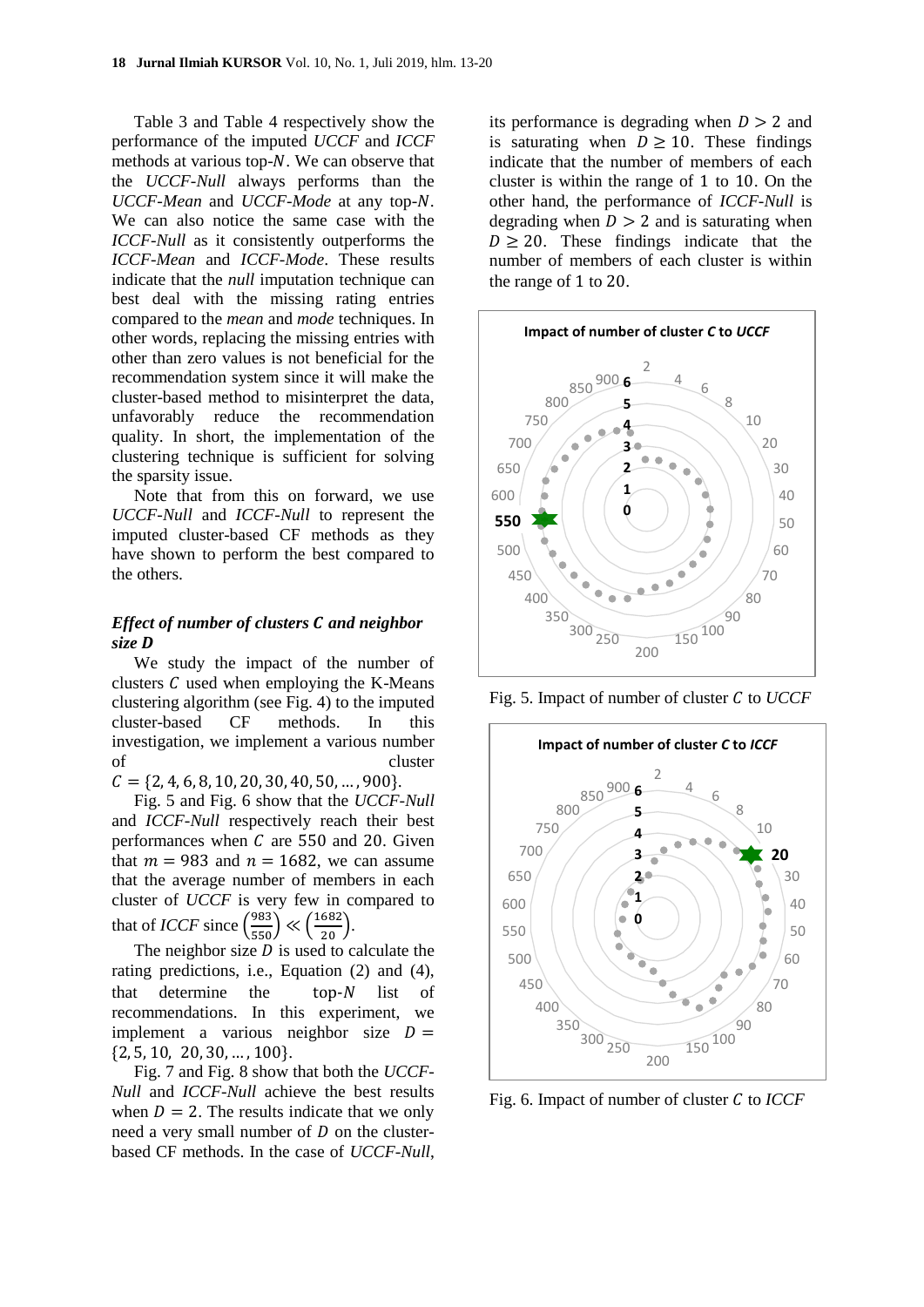

<span id="page-6-0"></span>Fig. 7. Impact of neighbor size D to *UCCF* 



<span id="page-6-1"></span>Fig. 8. Impact of neighbor size D to *ICCF* 

#### *Cluster-based VS Traditional CF methods*

This sub-section benchmarks the performance of our *UCCF* and *ICCF* to their traditional counterparts, i.e., user-based (*UCF*) [17] and item-based (*ICF*) methods [\[3\]](#page-7-1). The neighbor sizes of *UCF* and *ICF* are experimentally fined-tuned as 2 and 150. respectively, to achieve their best performances.

[Fig. 9](#page-6-2) shows that *UCCF* and *ICCF* always significantly outperform the *UCF* and *ICF* at any  $top-N$  list of recommendations. The results confirm that the implementation of a cluster-based approach can improve the recommendation quality of traditional CF methods.

Additionally, it is also worthwhile to observe that *ICCF* outperforms *UCCF*. This finding confirms that the item-based model generally outperforms the user-based [\[2,](#page-7-0) [3\]](#page-7-1).



<span id="page-6-2"></span>Fig. 9. Comparison of cluster-based and traditional CF methods

## **CONCLUSION**

Our imputed cluster-based CF method implements a combination of an imputation technique and the cluster-based CF approach to deal with the missing rating entries, for generating the list of recommendations. This paper uses three variations of imputation techniques, i.e., *null*, *mean*, and *mode.* The cluster-based approach is employed by using the K-Means as the clustering technique, and either the user-based (*UCCF*) or the itemsbased (*ICCF*) model as the CF approach. The empirical analysis shows that the *null* imputation technique performs the best compared to the *mean* and *mode* techniques. This outcome suggests that the implementation of the clustering technique is sufficient for solving the sparsity issue such that imputing the missing entries is not necessary. The performance comparison reveals that our cluster-based methods always outperform the traditional CF methods, i.e., *UCF* and *ICF*. The results confirm that the implementation of a cluster-based approach can improve the recommendation quality of traditional CF methods.

#### **REFERENCES**

[1] J. A. Konstan and J. Riedl, "Recommender systems: from algorithms to user experience," *User Modeling and User-Adapted Interaction,* vol. 22, pp. 101-123, 2012.